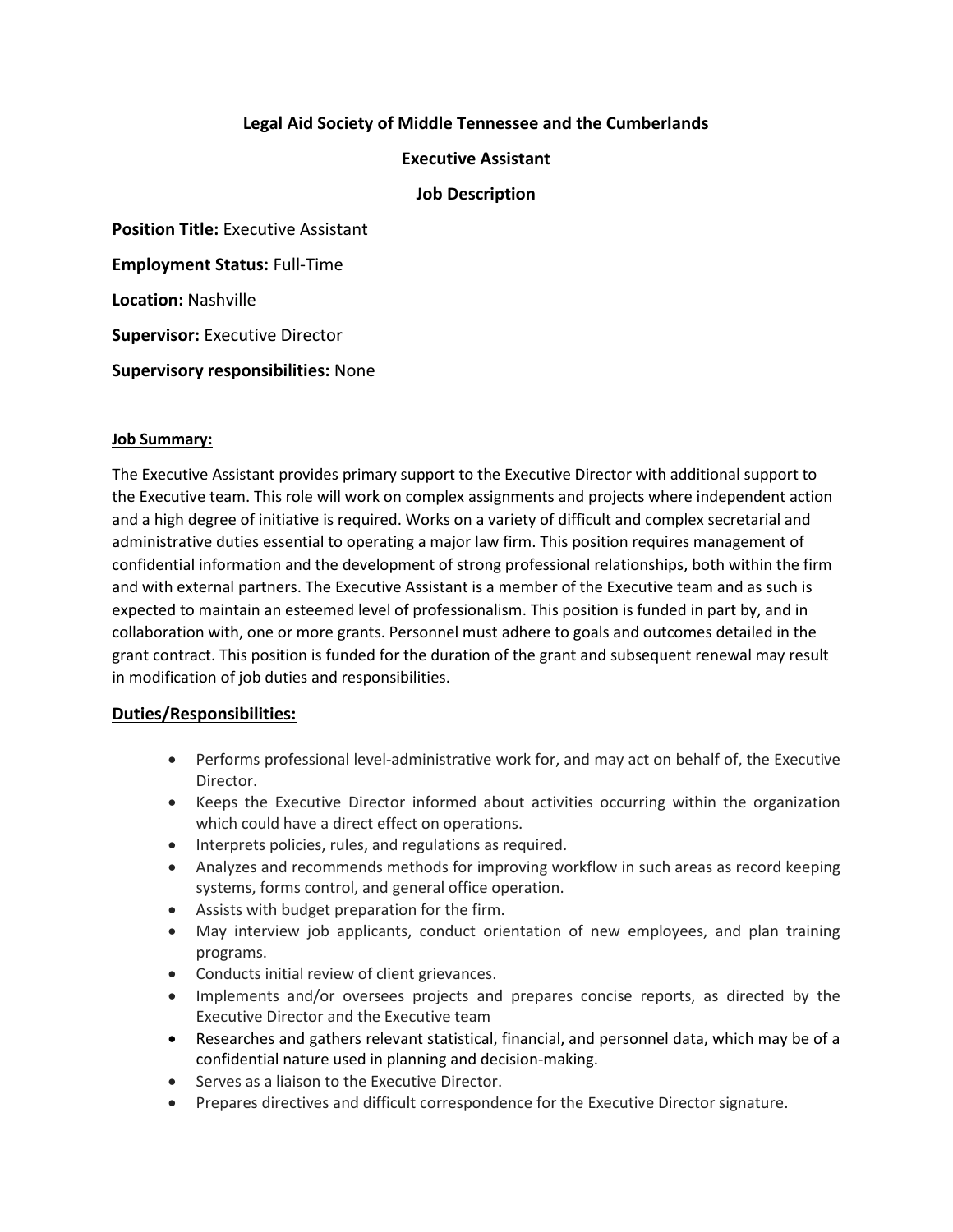- Follows up on implementation of departmental directives for the Executive Director.
- Maintains records which may be of a confidential nature and disseminates information as necessary.
- May oversee and participate in the work of a clerical staff.
- Coordinating and managing the Executive Director's calendar, answering calls and organizing prompt responses, and facilitating all other communication requests or activities.
- Assist the Executive Director in scheduling staff meetings as well as meetings with key supporters or potential supporters, partner agencies, members of the bar and judiciary, and other persons and entities.
- Coordinate donor and stakeholder events, as assigned.
- Ensures the Executive Director has all necessary information and materials for upcoming meetings, travel, or speaking engagements.
- Supporting logistics, planning, and communications as needed, specifically around special initiatives and partnerships.
- Assist the Executive Director in communications with staff, members of the board of trustees, donors, funding entities, and others.
- Assist the Executive Director in responding to staff requests in a timely and effective manner, using sound judgment in prioritizing requests and obtaining timely answers.
- Manages the organization of materials and information coming into the Executive Director's office.

# **General LAS**

- Participate in All Staff meetings, Director's meetings and managing attorneys' meetings as requested.
- Participate on internal committees, work groups, and other efforts to promote and improve LAS' operations.
- Establish and maintain professional working relationships with office staff.
- Comply with program policies and regulations of the Legal Services Corporation and other funders.
- Comply with relevant portions of the Legal Services Corporation's Performance Criteria and with the American Bar Association's Standards for the Provision of Civil Legal Aid.
- Comply with all applicable organizational, professional, and legal requirements for confidentiality.
- Perform other duties as requested by the Executive Director.

#### **Requirements**

- Bachelor's degree and six (6) years of increasingly responsible complex administrative experience.
- Intermediate to expert skills in Microsoft Office (specifically Word, Excel, and PowerPoint)
- Superior oral and written communication skills and ability to work collaboratively with internal and external partners.
- Exceptional interpersonal skills and emotional intelligence.
- Strong event planning and project management background.